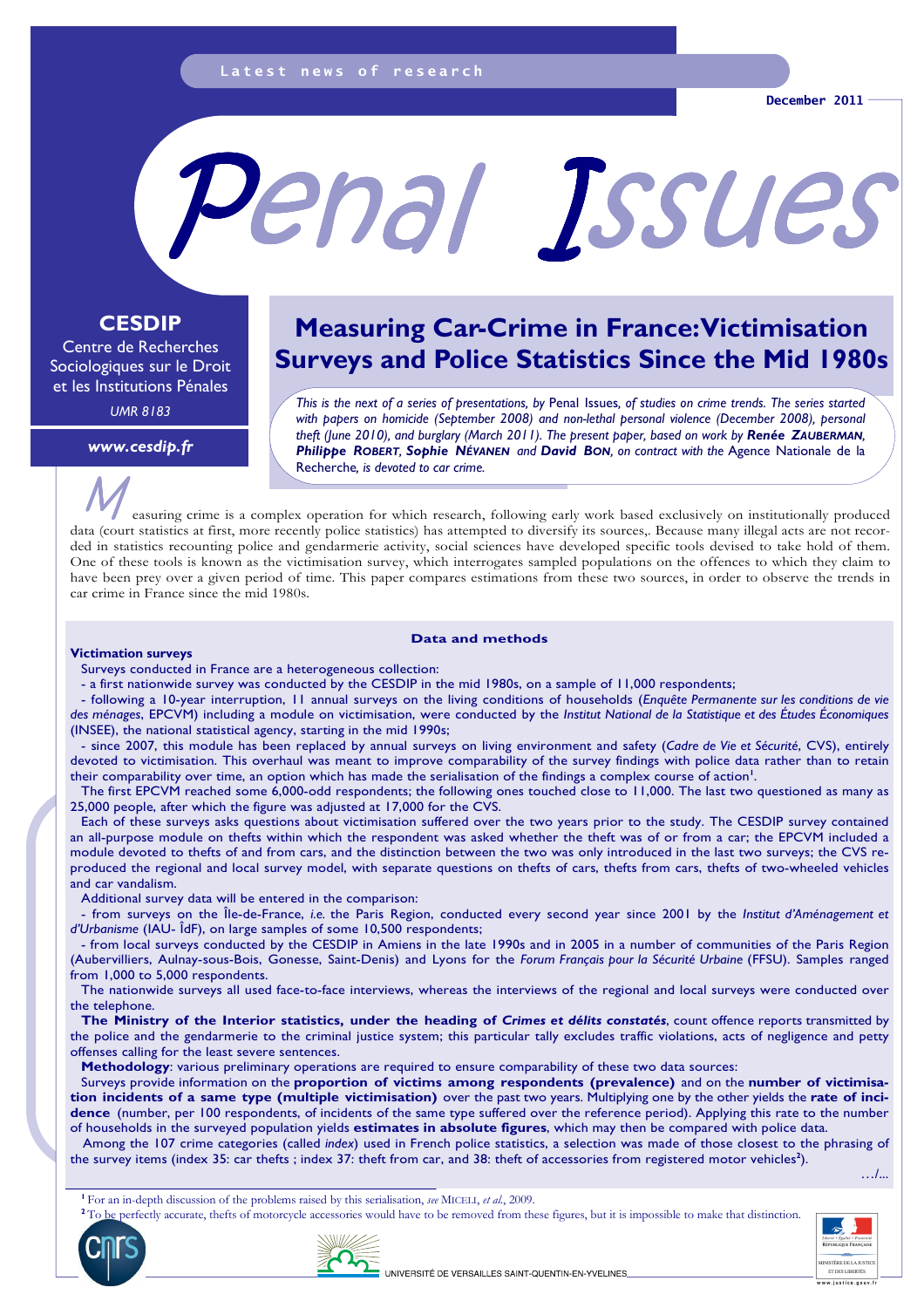Since victimisation surveys were designed specifically for the collection of incidents that went unreported to, or remained uncovered by the police and therefore were not tallied in crime figures, police recordings stand theoretically at a lower level than survey estimates.

To account for this divergence, the notion of reported incidence is brought in, which includes only those victimisation incidents for which respondents claimed to have lodged a complaint. Here again, the rate found is applied to the reference population to obtain estimates in absolute numbers comparable to the police data.

The latter should, theoretically, come close to estimated reported incidence, or at least fall within the confidence intervals**<sup>3</sup>** for it. If such is the case, the difference between the two sources is entirely explained by the propensity of victims to report incidents to the police. Conversely, if police data are located above or below the limits of the confidence interval the reasons for the difference between the two sources must be sought elsewhere.

## **A Persistent Decrease**

The only valid indicator of the national long-term trend in car crime is a compound estimation of thefts of and from cars, as the first nine EPCVM make no distinction between the two. The option of

calculating the victimisation rates on the at-risk population, *i.e.* on households possessing a car has led, in a first stage, to eliminate the 1980s CESDIP survey, since it did not provide information on car ownership.

| Table 1. Thefts of or from cars; nationwide surveys 1994-2009 (car-owning households) |  |  |
|---------------------------------------------------------------------------------------|--|--|
|                                                                                       |  |  |

|                        | % of households<br>within the popula-<br>tion experiencing<br>thefts of/from<br>cars (prevalence) | average number of<br>thefts of/from cars<br>per household<br>(multivictimisation) | % of thefts of/from<br>cars within the<br>population<br>(incidence) |
|------------------------|---------------------------------------------------------------------------------------------------|-----------------------------------------------------------------------------------|---------------------------------------------------------------------|
| <b>EPCVM 1994-1995</b> | 15.45                                                                                             | 1.54                                                                              | 23.73                                                               |
| <b>EPCVM 1995-1996</b> | 14.33                                                                                             | 1.43                                                                              | 20.51                                                               |
| <b>EPCVM 1996-1997</b> | 13.92                                                                                             | 1.41                                                                              | 19.59                                                               |
| <b>EPCVM 1997-1998</b> | 12.11                                                                                             | 1.37                                                                              | 16.64                                                               |
| <b>EPCVM 1998-1999</b> | 13.46                                                                                             | 1.41                                                                              | 19.03                                                               |
| EPCVM 1999-2000        | 11.66                                                                                             | 1.42                                                                              | 16.57                                                               |
| EPCVM 2000-2001        | 12.64                                                                                             | 1.44                                                                              | 18.21                                                               |
| EPCVM 2001-2002        | 11.35                                                                                             | 1.39                                                                              | 15.81                                                               |
| EPCVM 2002-2003        | 11.06                                                                                             | 1.33                                                                              | 14.72                                                               |
| <b>EPCVM 2003-2004</b> | 10.38                                                                                             | 1.43                                                                              | 14.79                                                               |
| <b>EPCVM 2004-2005</b> | 12.80                                                                                             | I.54                                                                              | 19.69                                                               |
| CVS 2005-2006          | 10.40                                                                                             | 1.40                                                                              | 14.57                                                               |
| CVS 2006-2007          | 10.00                                                                                             | 1.38                                                                              | 13.79                                                               |
| CVS 2007-2008          | 8.85                                                                                              | 1.40                                                                              | 12.09                                                               |
| CVS 2008-2009          | 8.33                                                                                              | 1.35                                                                              | 11.25                                                               |

*Sources : CESDIP, INSEE. Coverage : Métropolitan France.* 

### **Figure 1. Thefts of or from cars, % of car-owning households within the population (prevalence), in various surveys (1994-2009)**



Sources : CESDIP, INSEE, IAU-ÎdF. Coverage : variable, depending on survey.

<sup>3</sup> Since the findings of a sample survey can only be probabilistically extrapolated to the overall population, (or very near) the confidence interval of the confidence interval – more or less wide open depending on the size of the sample – is the interval in which there is a 95 % chance that the actual figure is located.

The proportion of households suffering thefts of and from their cars has declined practically continuously at least since the mid-1990s, and the few exceptions visible on the chart are probably due to fluctuations in the survey protocols, which changed, some years, the phrasing of their questions to include attempted thefts. Be this as it may, these minor peaks do not modify the overall trend.

This trend is in fact corroborated by the IAU-ÎdF surveys conducted since 2001. In the Île-de-France area, however, the downward trend is developing at a higher level, (*see* **figure 1**). There is nothing surprising about that, since the Paris Region is an extremely developed urban area, where property offenses are, as a rule, more frequent than in the country as a whole**<sup>4</sup>** . Overvictimisation by car crime is actually even higher in the few Paris Region suburban cities surveyed in 2005.

As the magnitude of multivictimisation remained unchanged, the incidence develops the same overall downward trend.

It is therefore reasonable to conclude that the extent of this victimisation has declined steadily over the last fifteen years.

### **Converging Sources**

No estimation of a crime level should be considered valid unless based on comparison of various sources. In the present case, a comparison of the estimated numbers of incidents according to national victimisation surveys and to police statistics (**table 2** and **figure 2**) shows an overall downward trend at least since the mid 1990s, despite some inconsistent, shortlived irregularities here too, most probably ascribable to fluctuations in the datacollecting scheme. The mid-1980s survey can be included here, and by the same token the police statistics for the 1984-1994 decade. Despite the absence of any survey between the mid-1980s and 1990, the two sources concordantly suggest that the drop seen since 1994 probably followed a rise during the previous decade.

Nonetheless, the fact that the two sources indicate the same trend, upward at first, then downward, should not conceal the wide gap in their magnitudes. The survey findings are consistently at least 1.5 times as high as police data, and the gap has even tended to widen (reaching 2.3) since 2005.

A focus on those thefts that survey respondents claim to have reported to the police (reported incidence), as compared to police data, shows that the latter are within

**<sup>4</sup>**On this subject, *see* ROBERT, ZAUBERMAN, 2011, 123.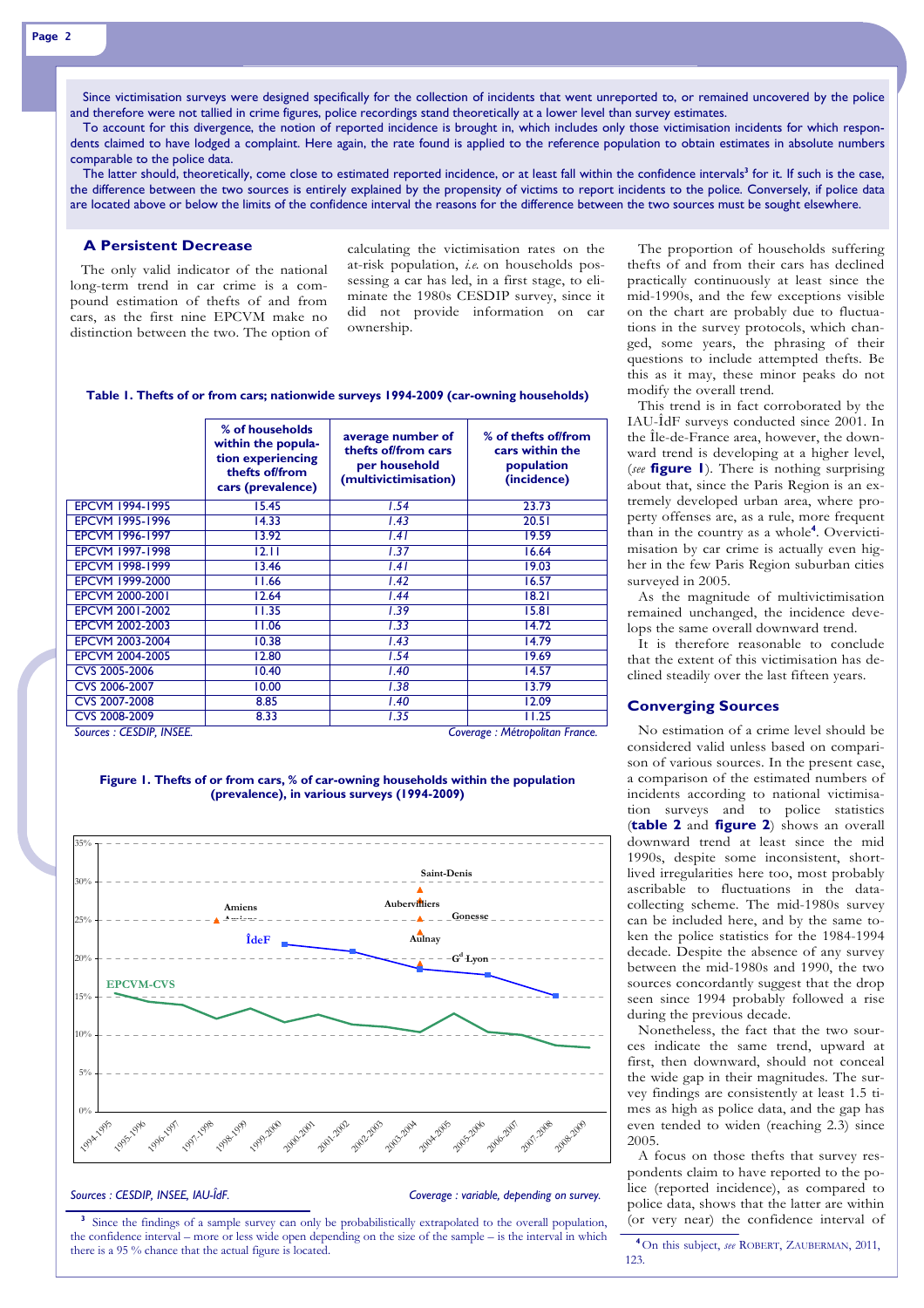| Table 2. Thefts of and from cars, a comparison between surveys and police statistics, |                                   |  |  |
|---------------------------------------------------------------------------------------|-----------------------------------|--|--|
|                                                                                       | expressed in thousands, 1984-2009 |  |  |

| estimated number<br>estimated number of<br>of thefts of and<br>thefts of and from cars<br>reported according to<br>from cars accord-<br>police statistics<br>surveys (reported<br>ing to surveys<br>(incidence)<br>incidence)<br>3 263 [3 002-3 524]<br>2 6 16 [2 407-2 826*]<br>1984-1985<br><b>CESDIP</b><br>  990<br>  918<br>1985-1986<br>1986-1987<br>1783<br>1776<br>1987-1988<br>1988-1989<br>1851<br>1989-1990<br>2 0 0 4<br>1990-1991<br>2 2 1 1<br>1991-1992<br>2410<br>1992-1993<br>2519<br>2451<br>1993-1994<br>1994-1995<br>4 793 [4 480-5 106]<br>3 234 [3 023-3 445]<br>2 2 8 6<br>4 248 [3 963-4 534]<br>1995-1996<br>2775 [2589-2961]<br>2 1 4 6<br>3 709 [3 439-3 979]<br>2 462 [2 283-2 641]<br>1996-1997<br>2 0 4 3<br>1997-1998<br>3 2 19 [2 9 6 1 - 3 477]<br>2 072 [1 906-2 239]<br>  998<br>3 654 [3 382-3 926]<br>2 2 8 2 [2 112 - 2 4 5 2]<br>1998-1999<br>1968<br>3 272 [3 006-3539]<br>2 080 [1 911-2 250]<br><b>EPCVM</b><br>1999-2000<br>  935<br>2000-2001<br>3 615 [3 339-3 892]<br>2 394 [2 210-2 577]<br>2 0 0 6<br>3 161 [2 909-3 413]<br>  965   809-2 122]<br>2001-2002<br>2 0 2 0<br>2 962 [2 731-3 194]<br>  933 [1 782-2 085]<br>2002-2003<br>1847<br>  435   356-1 514]<br>2003-2004<br>3 063 [2 894-3 231]<br>1627<br>2004-2005<br>4 180 [3 972-4 387]<br>  862 [ 769-1 955]<br>1461<br>  348   282-1413]<br>2005-2006<br>3 173 [3 020-3 327]<br><b>1355</b><br>3 028 [2 876-3 179]<br>2006-2007<br>  328   261-1 394]<br>1272<br><b>CVS</b><br>2 7 17 [2 570-2 864]<br>1055 [998-1112]<br>2007-2008<br>1173<br>2 5 16 [2 374-2 658]<br>1 045 [986-1104]<br>2008-2009<br>1110 |  |  |  |  |  |
|-------------------------------------------------------------------------------------------------------------------------------------------------------------------------------------------------------------------------------------------------------------------------------------------------------------------------------------------------------------------------------------------------------------------------------------------------------------------------------------------------------------------------------------------------------------------------------------------------------------------------------------------------------------------------------------------------------------------------------------------------------------------------------------------------------------------------------------------------------------------------------------------------------------------------------------------------------------------------------------------------------------------------------------------------------------------------------------------------------------------------------------------------------------------------------------------------------------------------------------------------------------------------------------------------------------------------------------------------------------------------------------------------------------------------------------------------------------------------------------------------------------------------------------------------------------------------------------------------------------------------|--|--|--|--|--|
|                                                                                                                                                                                                                                                                                                                                                                                                                                                                                                                                                                                                                                                                                                                                                                                                                                                                                                                                                                                                                                                                                                                                                                                                                                                                                                                                                                                                                                                                                                                                                                                                                         |  |  |  |  |  |
|                                                                                                                                                                                                                                                                                                                                                                                                                                                                                                                                                                                                                                                                                                                                                                                                                                                                                                                                                                                                                                                                                                                                                                                                                                                                                                                                                                                                                                                                                                                                                                                                                         |  |  |  |  |  |
|                                                                                                                                                                                                                                                                                                                                                                                                                                                                                                                                                                                                                                                                                                                                                                                                                                                                                                                                                                                                                                                                                                                                                                                                                                                                                                                                                                                                                                                                                                                                                                                                                         |  |  |  |  |  |
|                                                                                                                                                                                                                                                                                                                                                                                                                                                                                                                                                                                                                                                                                                                                                                                                                                                                                                                                                                                                                                                                                                                                                                                                                                                                                                                                                                                                                                                                                                                                                                                                                         |  |  |  |  |  |
|                                                                                                                                                                                                                                                                                                                                                                                                                                                                                                                                                                                                                                                                                                                                                                                                                                                                                                                                                                                                                                                                                                                                                                                                                                                                                                                                                                                                                                                                                                                                                                                                                         |  |  |  |  |  |
|                                                                                                                                                                                                                                                                                                                                                                                                                                                                                                                                                                                                                                                                                                                                                                                                                                                                                                                                                                                                                                                                                                                                                                                                                                                                                                                                                                                                                                                                                                                                                                                                                         |  |  |  |  |  |
|                                                                                                                                                                                                                                                                                                                                                                                                                                                                                                                                                                                                                                                                                                                                                                                                                                                                                                                                                                                                                                                                                                                                                                                                                                                                                                                                                                                                                                                                                                                                                                                                                         |  |  |  |  |  |
|                                                                                                                                                                                                                                                                                                                                                                                                                                                                                                                                                                                                                                                                                                                                                                                                                                                                                                                                                                                                                                                                                                                                                                                                                                                                                                                                                                                                                                                                                                                                                                                                                         |  |  |  |  |  |
|                                                                                                                                                                                                                                                                                                                                                                                                                                                                                                                                                                                                                                                                                                                                                                                                                                                                                                                                                                                                                                                                                                                                                                                                                                                                                                                                                                                                                                                                                                                                                                                                                         |  |  |  |  |  |
|                                                                                                                                                                                                                                                                                                                                                                                                                                                                                                                                                                                                                                                                                                                                                                                                                                                                                                                                                                                                                                                                                                                                                                                                                                                                                                                                                                                                                                                                                                                                                                                                                         |  |  |  |  |  |
|                                                                                                                                                                                                                                                                                                                                                                                                                                                                                                                                                                                                                                                                                                                                                                                                                                                                                                                                                                                                                                                                                                                                                                                                                                                                                                                                                                                                                                                                                                                                                                                                                         |  |  |  |  |  |
|                                                                                                                                                                                                                                                                                                                                                                                                                                                                                                                                                                                                                                                                                                                                                                                                                                                                                                                                                                                                                                                                                                                                                                                                                                                                                                                                                                                                                                                                                                                                                                                                                         |  |  |  |  |  |
|                                                                                                                                                                                                                                                                                                                                                                                                                                                                                                                                                                                                                                                                                                                                                                                                                                                                                                                                                                                                                                                                                                                                                                                                                                                                                                                                                                                                                                                                                                                                                                                                                         |  |  |  |  |  |
|                                                                                                                                                                                                                                                                                                                                                                                                                                                                                                                                                                                                                                                                                                                                                                                                                                                                                                                                                                                                                                                                                                                                                                                                                                                                                                                                                                                                                                                                                                                                                                                                                         |  |  |  |  |  |
|                                                                                                                                                                                                                                                                                                                                                                                                                                                                                                                                                                                                                                                                                                                                                                                                                                                                                                                                                                                                                                                                                                                                                                                                                                                                                                                                                                                                                                                                                                                                                                                                                         |  |  |  |  |  |
|                                                                                                                                                                                                                                                                                                                                                                                                                                                                                                                                                                                                                                                                                                                                                                                                                                                                                                                                                                                                                                                                                                                                                                                                                                                                                                                                                                                                                                                                                                                                                                                                                         |  |  |  |  |  |
|                                                                                                                                                                                                                                                                                                                                                                                                                                                                                                                                                                                                                                                                                                                                                                                                                                                                                                                                                                                                                                                                                                                                                                                                                                                                                                                                                                                                                                                                                                                                                                                                                         |  |  |  |  |  |
|                                                                                                                                                                                                                                                                                                                                                                                                                                                                                                                                                                                                                                                                                                                                                                                                                                                                                                                                                                                                                                                                                                                                                                                                                                                                                                                                                                                                                                                                                                                                                                                                                         |  |  |  |  |  |
|                                                                                                                                                                                                                                                                                                                                                                                                                                                                                                                                                                                                                                                                                                                                                                                                                                                                                                                                                                                                                                                                                                                                                                                                                                                                                                                                                                                                                                                                                                                                                                                                                         |  |  |  |  |  |
|                                                                                                                                                                                                                                                                                                                                                                                                                                                                                                                                                                                                                                                                                                                                                                                                                                                                                                                                                                                                                                                                                                                                                                                                                                                                                                                                                                                                                                                                                                                                                                                                                         |  |  |  |  |  |
|                                                                                                                                                                                                                                                                                                                                                                                                                                                                                                                                                                                                                                                                                                                                                                                                                                                                                                                                                                                                                                                                                                                                                                                                                                                                                                                                                                                                                                                                                                                                                                                                                         |  |  |  |  |  |
|                                                                                                                                                                                                                                                                                                                                                                                                                                                                                                                                                                                                                                                                                                                                                                                                                                                                                                                                                                                                                                                                                                                                                                                                                                                                                                                                                                                                                                                                                                                                                                                                                         |  |  |  |  |  |
|                                                                                                                                                                                                                                                                                                                                                                                                                                                                                                                                                                                                                                                                                                                                                                                                                                                                                                                                                                                                                                                                                                                                                                                                                                                                                                                                                                                                                                                                                                                                                                                                                         |  |  |  |  |  |
|                                                                                                                                                                                                                                                                                                                                                                                                                                                                                                                                                                                                                                                                                                                                                                                                                                                                                                                                                                                                                                                                                                                                                                                                                                                                                                                                                                                                                                                                                                                                                                                                                         |  |  |  |  |  |
|                                                                                                                                                                                                                                                                                                                                                                                                                                                                                                                                                                                                                                                                                                                                                                                                                                                                                                                                                                                                                                                                                                                                                                                                                                                                                                                                                                                                                                                                                                                                                                                                                         |  |  |  |  |  |
|                                                                                                                                                                                                                                                                                                                                                                                                                                                                                                                                                                                                                                                                                                                                                                                                                                                                                                                                                                                                                                                                                                                                                                                                                                                                                                                                                                                                                                                                                                                                                                                                                         |  |  |  |  |  |

*Sources : CESDIP, INSEE, ministry of the Interior. Coverage : Metropolitan France.* 

\* The figures in square brackets show the estimates' upper and lower limits of the confidence intervals.



### **Figure 2. Thefts of and from cars, trends in incidence and reported incidence in surveys and police findings (expressed in thousands), 1984-2009**

### *Sources : CESDIP, INSEE, ministry of the Interior. Coverage : Metropolitan France.*

the survey findings for almost every campaign over the last ten or so years. Which is to say that the victims' propensity to file a complaint suffices (at least at the national level) to account for the discrepancy between the two sources. In other words, the two counting systems form a coherent whole over the long term.

This can lead to the conclusion that this type of offending has declined in the past

fifteen years. The persistently low detection rate (with about 7 % of cases in which the police or gendarmerie were able to identify and interrogate a suspect, consequently issuing a written report) is hardly an indication that this long-term trend may be ascribable to police action. More plausibly, it might be due to improved anti-theft devices (preventing any unauthorised person from starting a car engine, in particu-<br>**5**ROBERT, ZAUBERMAN, 2011, 67.

lar), just as the earlier drop in burglaries was seen to be related to the development of anti-trespassing devices (and perhaps also the deliberate residential segregation of some high-status social groups). Strikingly, in any case, the agreement between insurance companies and car manufacturers which set the tone for the systematic development of protective devices dates back to the mid 1990s (February 10, 1994).

### **Below the Broader Trend, a Wide Range of Incident Types**

Whereas the format of the questionnaire has restricted the long term analyses to the compound series of thefts of and from cars, more recent surveys differentiate between the two types of offences, for a few years at least, thus allowing more qualified conclusions. The most recent surveys also include items about car vandalism.

The first noteworthy fact is the discrepancy between the prevalence levels for car theft and thefts from cars: there are two to three times as many victims in the second category.

This finding is further substantiated by the proportion of attempted thefts within the car theft group: victims of completed thefts only represent a small minority; in most cases, the theft failed.

This all strengthens the hypothesis advanced earlier as to the effectiveness of theft prevention devices. It is increasingly difficult to steal a car, so that thieves are usually unsuccessful. It is easier, on the other hand, to steal a car accessory or an object left in the vehicle. The notion of attempted theft is practically meaningless in this case, since the offence is constituted when the person realises that an object has disappeared. Sometimes deterioration of a car is noticed, a forced lock for example, possibly indicating an attempted theft from the car, but some doubt may subsist.

The most recent nationwide surveys as well as the Île-de-France surveys measure precisely the prevalence of victimisation to car vandalism. This victimisation affects a much larger proportion of households than those mentioned previously.

The three types of car victimisation also differ as to their reporting rates: findings from the total corpus of victimisation surveys available in France<sup>5</sup> show an excellent convergence between studies, with an average reporting rate somewhere around  $70\%$  for car thefts (sometimes rising to 90 % for completed thefts), shortly under 50 % for thefts from cars and around 30 % for car vandalism.

In the absence of time series of sufficient extent from nationwide studies, and beyond remarking on the respective magnitudes and the discrepancies in the levels of these three types of car victimisation, long-term trends cannot be determined for any of them. However the Île-de-France surveys, covering a slightly longer period, seem to indicate a downward trend for thefts of and from cars, but not for car vandalism. Moreover, these regional findings, which rest on a much more stable